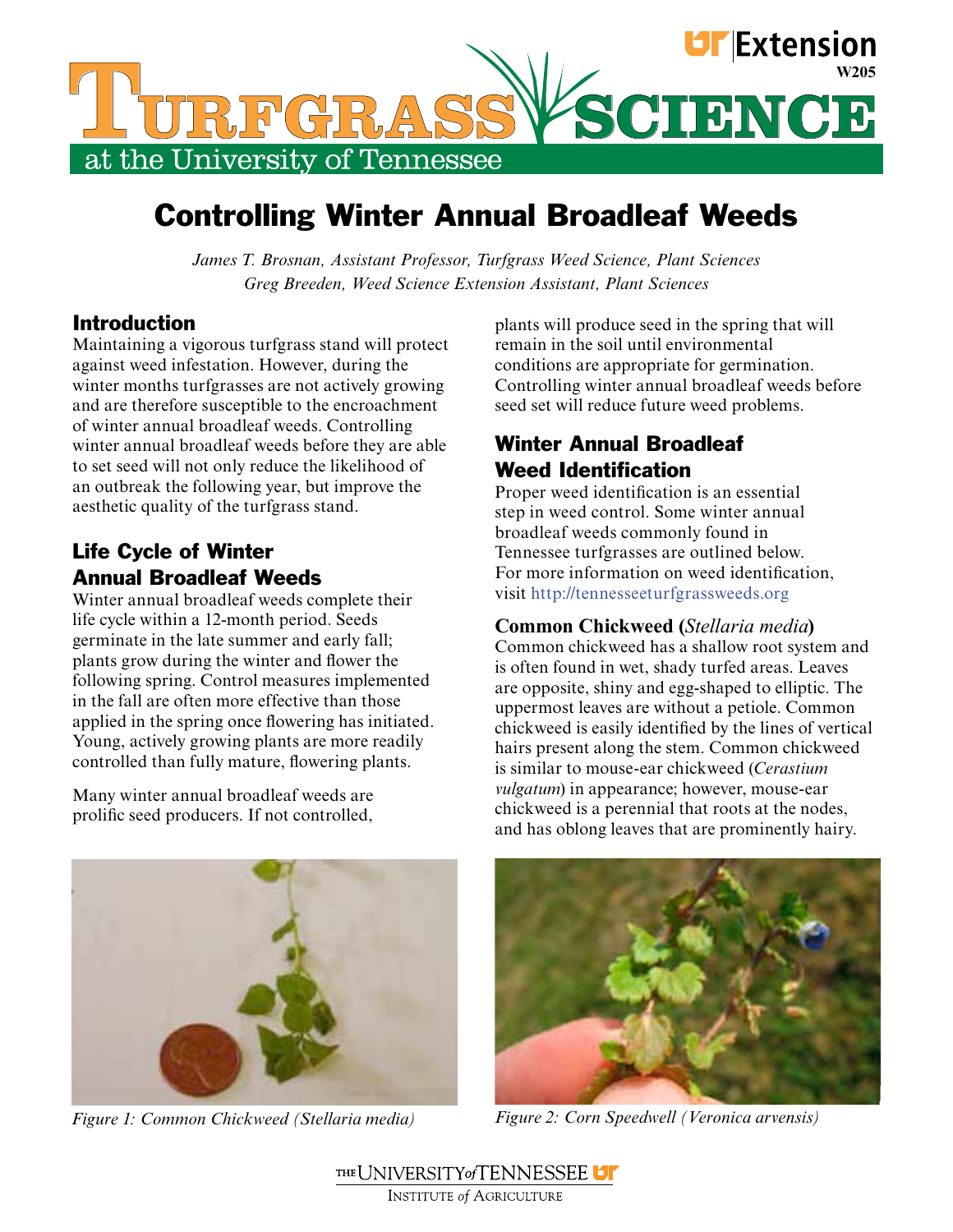

### **Corn Speedwell (***Veronica arvensis***)**

Corn speedwell (Figure 2) is a low-growing weed that thrives in weakened turfgrass stands. Corn speedwell is a common weed problem in newly established areas of cool-season turfgrass. Like other speedwells (*Veronica spp.*), the upper and lower leaves of corn speedwell differ in appearance and arrangement. Lower leaves are rounded, toothed and arranged opposite. Upper leaves are smaller, pointed and arranged alternate. The entire plant is covered in soft, white hairs. Corn speedwell produces small, bright blue flowers

### **Henbit (***Lamium amplexicaule***)**

Henbit (Figure 3) has a square stem that can be purplish. Henbit branches freely from the base stem, the leaves are kidney-shaped, serrated and densely hairy. Uppermost leaves lack petioles. Flowers are purple and arranged in whorls. Henbit is similar in appearance to purple deadnettle (*Lamium purpureum*); however, the uppermost leaves of purple deadnettle have a red-to-purple tinge and are affixed to a petiole.

### **Purple Deadnettle**

### **(***Lamium purpureum***)**

Purple deadnettle (Figure 4) is similar in appearance to henbit (*Lamium amplexicaule*), except that its leaves are attached to petioles, where the leaves of henbit are not. Leaves of purple deadnettle also often have a purplish tinge. Purple deadnettle flowers in early spring.

**Shepherd's Purse (***Capsella bursa-pastoris***)** Shepherd's-purse develops from a basal rosette of lanceolate, rounded leaves arranged alternately on the stem. As the plant matures, leaves become deeply lobed. Shepherd's purse is sometimes confused with common dandelion (*Taraxacum officinale*), which has lobes that point towards



*Figure 3: Henbit (Lamium amplexicaule) Figure 4: Purple Deadnettle (Lamium purpureum)*

the base of the plant. Lobes on Shepherd's purse point outward. The plant is identified by the heart-shaped/triangular fruit it produces in the spring. Shepherd's purse is common in newly seeded turfgrass areas that lack density.

## Cultural Control Options

Implementing proper fertilization, mowing and irrigation practices during the summer months will lead to the development of a healthy, dense turfgrass stand in the fall. Increasing turfgrass density will reduce the number of voids in the canopy for winter annual broadleaf weeds to invade.

Overseeding warm-season turfgrass species like bermudagrass (*Cynodon spp.*) with cool-season species like perennial ryegrass (*Lolium perenne*) can help prevent winter annual broadleaf weed problems. Overseeded perennial ryegrass will grow longer into the fall than bermudagrass and subsequently will be more competitive against winter annual broadleaf weed invasion.

### Chemical Control Options **Preemergence**

Isoxaben (Gallery™ 75DF) herbicide must be applied prior to the germination of weed seed, so target applications for late summer. Gallery™ can be applied at rates of 0.66-1.33 lbs product per acre and must be watered in after application. If renovating during the fall, do not apply isoxaben until seedlings have reached the three-leaf stage and are tillering. Do not use this product on warmseason turfgrasses that are to be overseeded.

### **Postemergence**

Numerous herbicides are available for postemergence control of winter annual broadleaf weeds. While some products are discussed below, a complete list can be found in Table 1.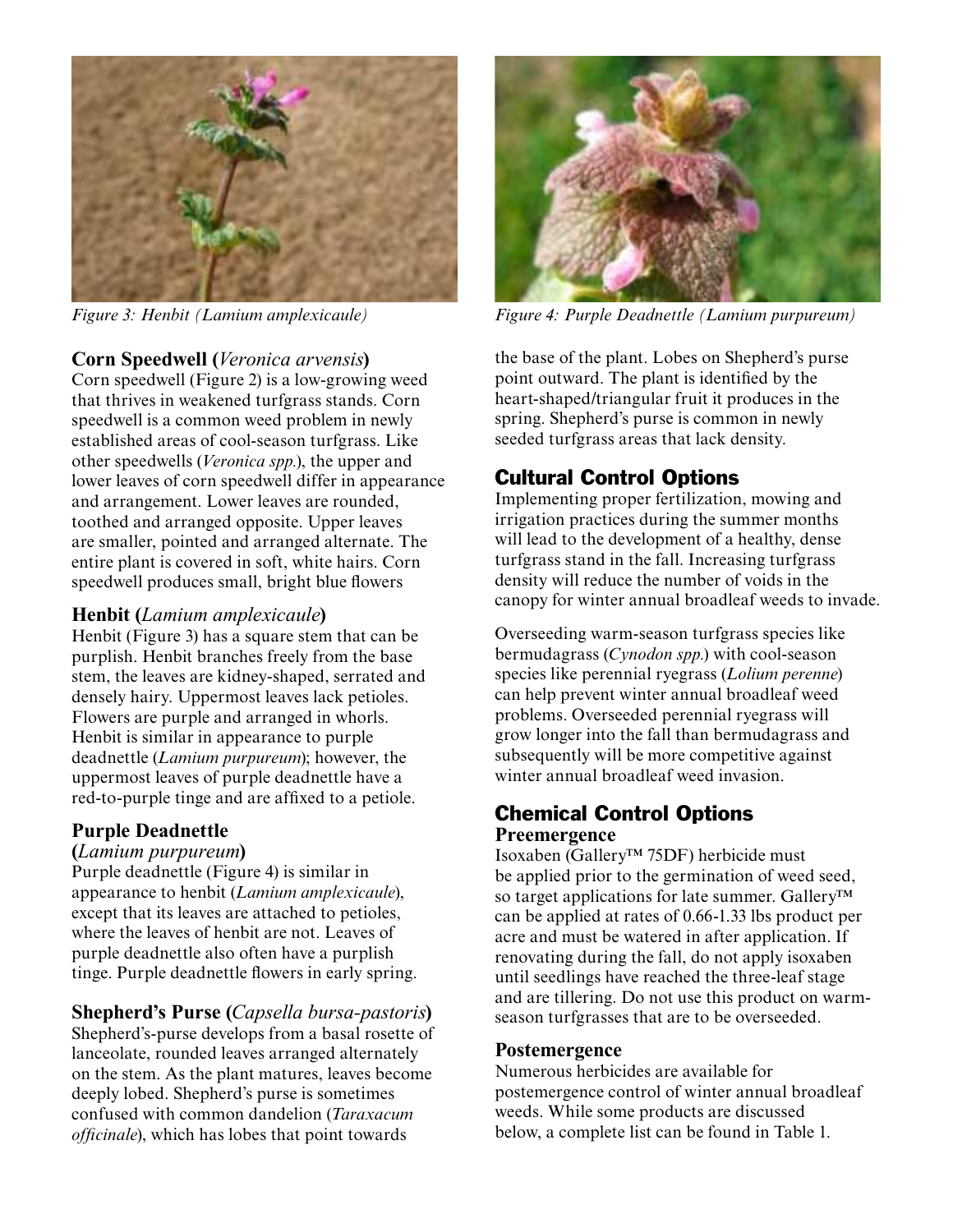When applied early in the life cycle of young plants, these herbicides can be highly effective.

### **Auxin Herbicides**

Auxin herbicides include 2,4-D, MCPP and MCPA. These are the most commonly used herbicides for controlling broadleaf weeds in turf. While effective individually, broad-spectrum weed control is often achieved by applying products containing more than one of these materials. There are multiple options available, including Trimec Classic™ (2,4-D, MCPP, dicamba) and Three-Way™ (2,4-D, MCPP, dicamba). Most auxin herbicides are safe for use on Kentucky bluegrass (*Poa pratensis*), tall fescue (*Festuca arundinacea*), bermudagrass (*Cynodon* spp.) and zoysiagrass (*Zoysia* spp.). Always check the product label for specific turfgrass tolerance information.

These materials can injure surrounding desirable vegetation. Do not apply auxin herbicides underneath or around desired vegetation or in conditions that favor herbicide drift or volatility (high winds or temperatures greater than 85 degrees F).

While granular fertilizers containing auxin herbicides are available, efficacy is significantly greater when these herbicides are applied as liquids.

**Pyridinecarboxylic acids (***or picolinic acids***)** Triclopyr + clopyralid (Confront<sup> $TM$ </sup>) is another option for controlling winter annual broadleaf weeds in Kentucky bluegrass, tall fescue, bermudagrass and zoysiagrass; however, this product cannot be used by homeowners, nor can it be applied to warm-season turfgrass mowed at less than ½ inch.

### **Protox Herbicides**

Carfentrazone (Quicksilver<sup> $TM$ </sup> 1.9 EC) is a product designed to be used by professional applicators that is safe on most warm- and cool-season turfgrasses, except hybrid bermudagrass (*C. dactylon X C. transvaalensis*). Commercial products like SpeedZone (carfentrazone, 2,4-D, MCPP, dicamba) and PowerZone (carfentrazone, MCPA, MCPP, dicamba) can be used to widen the spectrum of weed control. These combination products are ideal for winter annual broadleaf control because the addition of carfentrazone to mixes of phenoxy herbicides improves efficacy in cold weather. SpeedZone and PowerZone are also safe for use on more turfgrass species than Quicksilver.

Sulfentrazone (Dismiss™) is a product safe for use on nearly all warm- and cool-season turfgrasses grown in Tennessee. It provides control of not only broadleaf weeds, but some grassy weeds and sedges as well. This product should not be applied near landscape beds nor should it be mixed or applied near bodies of water. The label requires that a minimum distance of 50 feet be maintained to the nearest source of well water. Sulfentrazone (Dismiss) can be readily tank-mixed with other herbicides to increase the spectrum of weed control.

### **ALS herbicides**

Multiple ALS herbicides can be used to control some specific winter annual broadleaf weeds. These herbicides include chlorosulfuron (Corsair™ 75WDG), metsulfuron (Blade™), rimsulfuron (TranXit GTA™) and trifloxysulfuron (Monument™ 75WG). Refer to each product's label for specific information on the species of weeds controlled. Most of these products are only available to professional pesticide applicators and most are not safe for use on cool-season turfgrass. These materials can also be readily tracked to non-target sites.

### **Non-Selective Herbicides**

Non-selective herbicides such as glyphosate (Roundup Pro™) and diquat (Reward™ 2L) can be applied to dormant bermudagrass turf for control of winter annual broadleaf weeds. These applications cannot be made to bermudagrass that are overseeded, as glyphosate and diquat will remove any overseeded perennial ryegrass or roughstalk bluegrass (*Poa trivialis*) present.

### Conclusion

The use of proper maintenance practices throughout the summer will help prevent the encroachment of winter annual broadleaf weeds in the fall. Control measures should be used before these weeds produce seeds that can be deposited into the soil seed-bank. There are multiple options for postemergence control of winter annual broadleaf weeds. Homeowners should rely on commercially available products containing multiple phenoxy herbicides. Professional applicators can select from an array of different products, depending on the species of turfgrass the weeds have infested.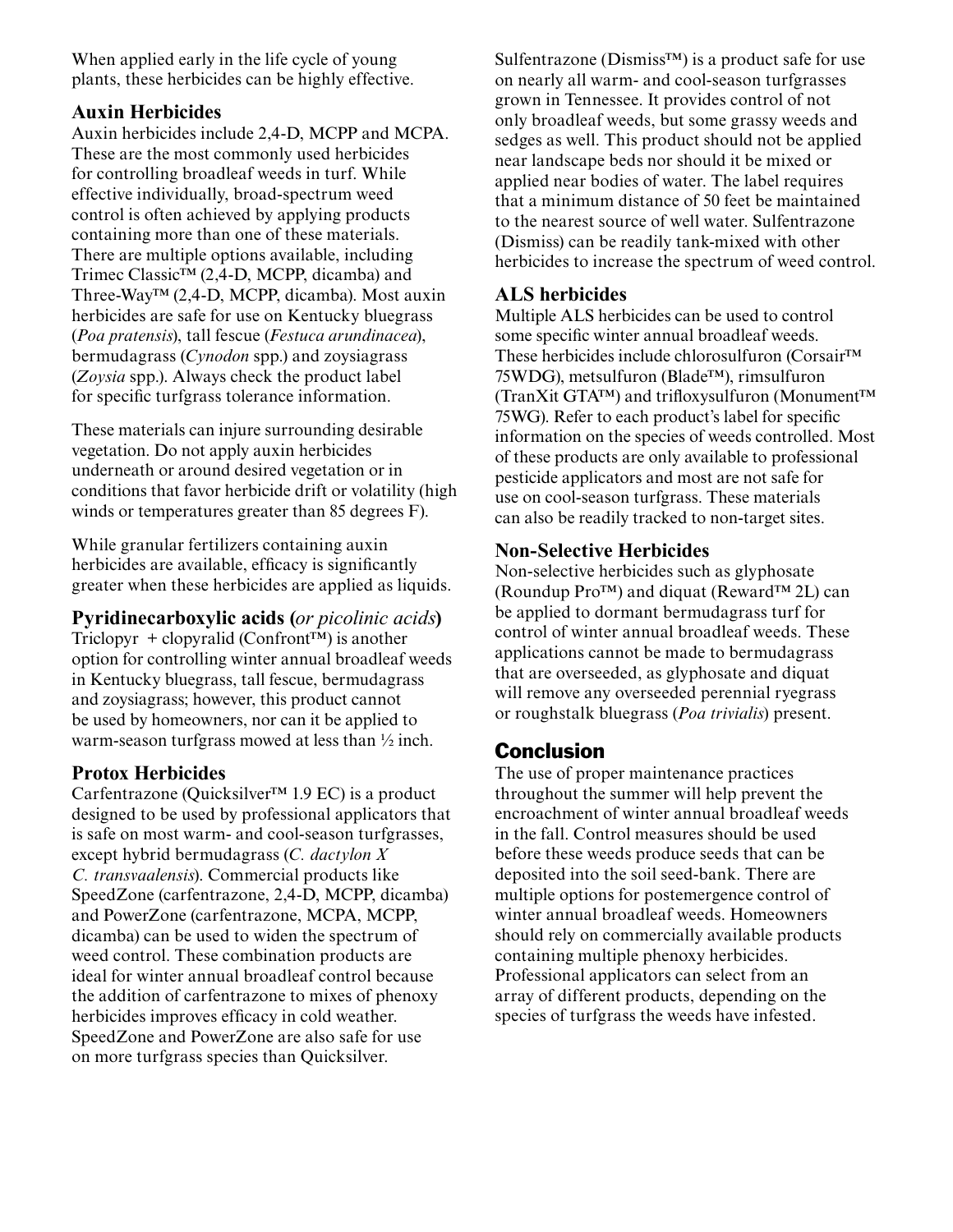| <b>Postemergence</b>                      |                              |                                               |                                                                                                                                                                                                                                                          |
|-------------------------------------------|------------------------------|-----------------------------------------------|----------------------------------------------------------------------------------------------------------------------------------------------------------------------------------------------------------------------------------------------------------|
| <b>Herbicides</b>                         |                              |                                               |                                                                                                                                                                                                                                                          |
| (Active Ingredient)                       | <b>Trade Name</b>            | Rate (Product/Acre)                           | <b>Comments</b>                                                                                                                                                                                                                                          |
| <b>Auxin Herbicides</b>                   |                              |                                               |                                                                                                                                                                                                                                                          |
| $2,4-D$                                   | 2,4-D Amine 4L               | $1.5 - 2.0$ pt                                | Apply to well-established turf; don't apply to newly overseeded<br>warm-season turfgrass                                                                                                                                                                 |
| <b>MCPP</b>                               | MCPP 2EC                     | 4-7 pt                                        | Apply to well-established turf; don't apply to newly overseeded<br>warm-season turfgrass                                                                                                                                                                 |
| <b>Benzoic Herbicides</b>                 |                              |                                               |                                                                                                                                                                                                                                                          |
| dicamba                                   | Banvel 4S;<br>Vanquish 4S    | $0.5 - 1.0$ pt                                | Apply to well-established turf; don't apply to newly overseeded<br>warm-season turfgrass                                                                                                                                                                 |
| <b>Combination Herbicides</b>             |                              |                                               |                                                                                                                                                                                                                                                          |
| 2,4-D + MCPP + dicamba                    | Trimec Classic;<br>Three-Way | Various products available; refer<br>to label | Provides broad spectrum weed control; use rates differ between<br>warm- and cool-season turf; can cause injury to warm-season<br>turfgrass transitioning in and out of dormancy.                                                                         |
| $2,4-D + triclopyr + clopyralid$          | Momentum                     | $3-4$ pt                                      | Not for use by homeowners. Apply to well-established turf; don't<br>apply to warm-season turf maintained at less than 1/2 in mowing<br>height; use rate is weed specific (refer to label).                                                               |
| $2,4-D + flux$ fluroxypyr + dicamba       | Escalade II                  | $2-3$ pt                                      | Safe on Kentucky Bluegrass, Tall fescue, Bermudagrass and<br>Zoysiagrass.                                                                                                                                                                                |
| carfentrazone + 2,4-D + MCPP<br>+ dicamba | SpeedZone                    | $2-5$ pt                                      | Carfentrazone addition improves efficacy in cold weather<br>compared to other phenoxy combinations.                                                                                                                                                      |
| carfentrazone + MCPA +<br>MCPP + dicamba  | PowerZone                    | $2-6$ pt                                      | Carfentrazone addition improves efficacy in cold weather<br>compared to other phenoxy combinations.                                                                                                                                                      |
| triclopyr + clopyralid                    | Confront                     | $1-2$ pt                                      | Not for use by homeowners. Apply to well-established turf; don't<br>apply to warm-season turf maintained at less than 1/2 in mowing<br>height; use rate is weed specific (refer to label).                                                               |
| bentazon + atrazine                       | Prompt 5L                    | $1.8 - 2.4$ pt                                | Restricted-use pesticide only safe for use on bermudagrass,<br>zoysiagrass, and centipedegrass; use rates are dependent on<br>weed size.                                                                                                                 |
| <b>Protox Herbicides</b>                  |                              |                                               |                                                                                                                                                                                                                                                          |
| carfentrazone                             | Quicksilver                  | $1.0 - 2.1$ oz                                | For use by professional applicators. Do not mix or apply this<br>product near bodies of water; can be combined with other<br>herbicides to widen the spectrum of control; don't apply to warm-<br>season turfgrass transitioning in and out of dormancy. |
| sulfentrazone                             | Dismiss                      | 4-12 oz                                       | Use rate varies between warm- and cool-season turf; do not mix<br>or apply this product near bodies of water; do not apply to warm-<br>season turfgrass transitioning in and out of dormancy.                                                            |
| <b>ALS Herbicides</b>                     |                              |                                               |                                                                                                                                                                                                                                                          |
| chlorosulfuron                            | Corsair 75WDG                | $1 - 5.3$ oz                                  | Use restricted to professional applicators. Can be used on<br>Kentucky bluegrass; DO NOT USE ON TALL FESCUE; don't<br>apply to overseeded bermudagrass; apply prior to the initiation of<br>green up; non-ionic surfactants improve efficacy.            |
| metsulfuron                               | Blade; Manor                 | $0.125 - 1.0$ oz                              | Use restricted to professional applicators. Safe on Kentucky<br>bluegrass at lower rates; don't apply to overseeded<br>bermudagrass; non-ionic surfactants improve efficacy.                                                                             |
| rimsulfuron                               | TranXit                      | $0.5 - 2.0$ oz                                | Use restricted to professional applicators. Don't use on cool-<br>season turfgrasses, don't apply to over-seeded bermudagrass;<br>don't apply in areas where children contact turf; non-ionic<br>surfactants improve efficacy.                           |
| trifloxysulfuron                          | Monument                     | $0.35 - 0.53$ oz                              | Use restricted to professional applicators. Don't use on cool-<br>season turfgrasses; don't apply to overseeded bermudagrass;<br>non-ionic surfactants improve efficacy.                                                                                 |
| <b>Non-Selective Herbicides</b>           |                              |                                               |                                                                                                                                                                                                                                                          |
| diquat                                    | Reward 2L                    | 1-2 pt.                                       | DORMANT BERMUDAGRASS ONLY;<br>apply prior to initiation of green up.                                                                                                                                                                                     |
| glyphosate                                | Roundup Pro                  | $0.5$ qt                                      | DORMANT BERMUDAGRASS ONLY;<br>apply prior to initiation of green up.                                                                                                                                                                                     |